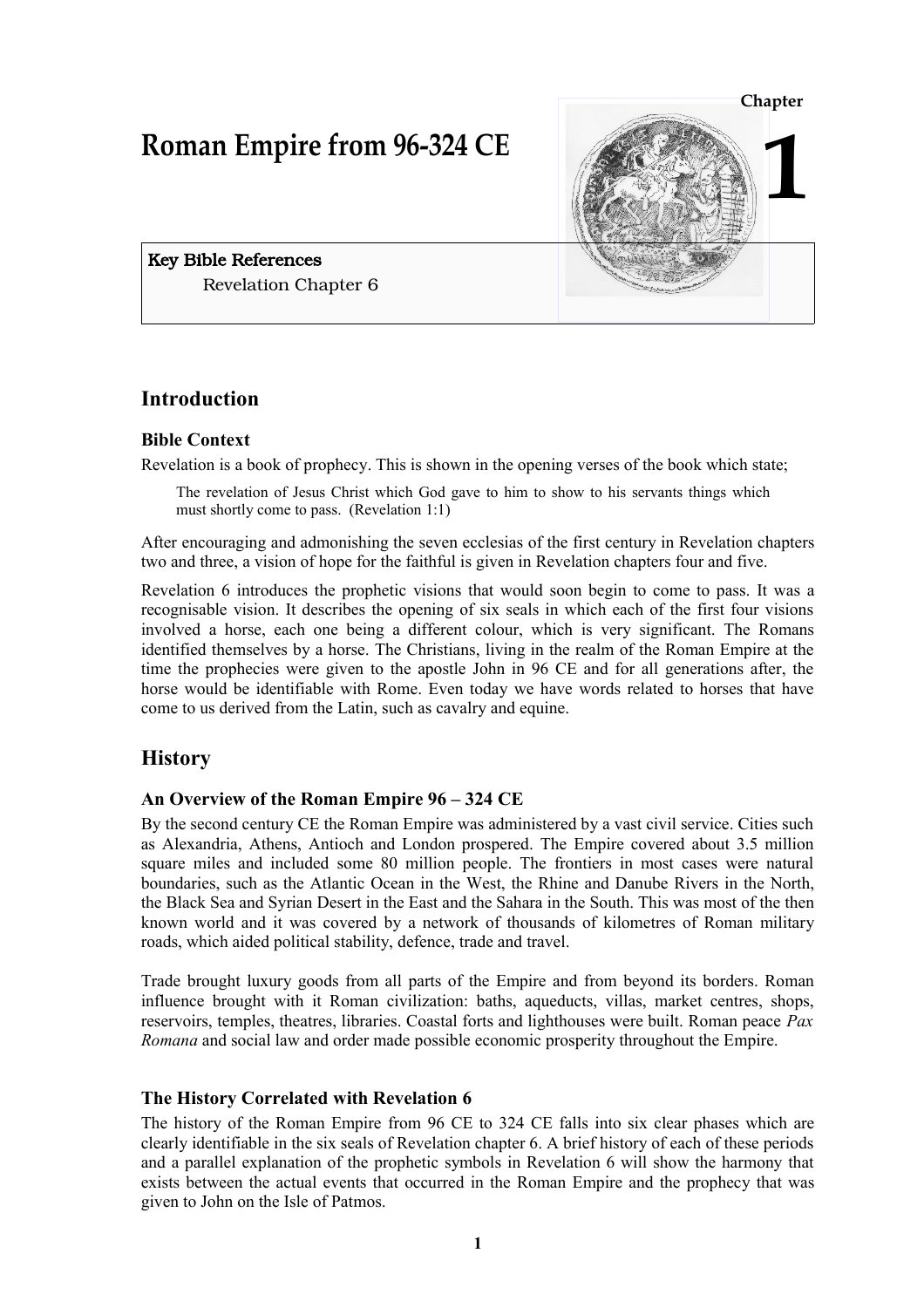# **Peace and Prosperity 96- 183 CE**

# Bible Reference:

And I saw when the Lamb opened one of the seals, and I heard, as it were the noise of thunder, one of the four beasts saying, Come and see. And I saw, and behold a white horse: and he that sat on him had a bow; and a crown was given unto him: and he went forth conquering, and to conquer. (Revelation 6:1-2 KJV)

# **History**

In 96 CE Emperor Domitian, a bitter cruel tyrant, was assassinated.

By contrast the period of the reign of the emperors Nerva, Trajan, Hadrian, the two Antonines and the first three years of Commodus ushered in a time of relative peace and prosperity for the Empire.

The years from 96-183 CE, when the Empire was expanding to its greatest limits with sound defences, were comparatively peaceful. In parallel to this there was a rapid growth of Christianity during these years, despite some persecution of Christians especially during the rule of Marcus Aurelius Antoninus.

The Romans were essentially pagans and identified themselves by a war-horse. They claimed to be the offspring of Mars, their god of war. Evidence of this is found in the writings of Latin authors, ancient coins and artefacts. They also indulged in horse-racing and horse sacrifices.



*The white horse The rider has a bow with no arrows speaking of conquest without death*

# **Commentary: Revelation 6: 1-2**

*First Seal: Peace in the Empire and Christianity Spreads.*

The first seal is opened by the Lamb, the Messiah, who was given knowledge of the future to pass on to the faithful. (Revelation 6: 1-2) John sees a white horse and hears a voice telling him to come and see. He also sees a rider wearing a crown and carrying an arrowless bow.

The crown was the *stephan,* the crown of victory promised to and recognised by the faithful Christian. Paul wrote that every man who strives for the mastery is temperate in lifestyle to obtain "a corruptible crown"or *stephanos*; but the reward of the faithful is an incorruptible crown (1Corinthians 9:25). White symbolised peace and to all those of that time, the image of the white horse would represent the Roman Empire at peace.

The image also portrays an expansion of Christianity throughout the Empire, through the symbol of the crown of victory and the arrowless bow.

The cruel persecutor of the Christians, Domitian, had died in 96 CE, the year that he had banished the Apostle John to the Isle of Patmos and the year of the revelation to John. Some persecution of the Christians still continued but the Emperor Trajan's advice to Pliny, the governor of Bithynia, about the treatment of Christians was that Christians should not be sought out, but if they are reported to be Christians and this is proved, then they should be punished. This probably reflects the spirit of that period of the Empire with regards to the treatment of Christians.

With the growing popularity of Christian doctrine and morals, Christianity spread rapidly.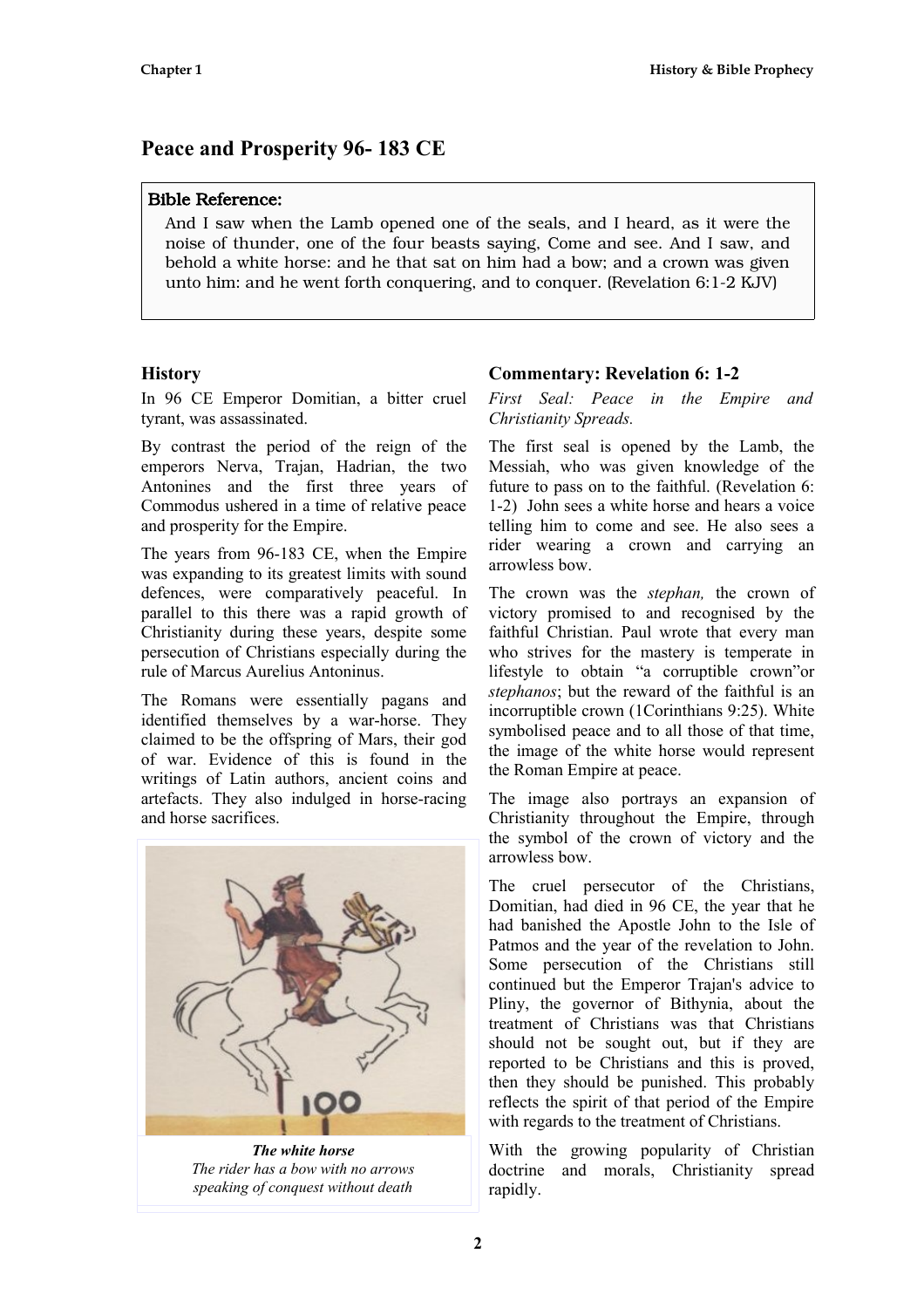# **Bloodshed and Civil Unrest 183-211 CE**

#### Bible Reference:

And when he had opened the second seal, I heard the second beast say, Come and see. And there went out another horse that was red: and power was given to him that sat thereon to take peace from the earth, and that they should kill one another: and there was given unto him a great sword. (Revelation 6:3-4)

#### **History**

In 180 CE Aurelius Commodus, who was well educated, ascended the throne as Emperor when his father died. In 183 CE, he uncovered a plot and conspiracy of the Senate, organised by his sister Lucilla, against him. This aroused his anger and he used an excess of bloodshed and cruelty in destroying his opponents, including Senators and Patricians.

In 192 CE Commodus was strangled to death by Pertinax, who was considered virtuous and who tried to repair the damages caused by Commodus and to restore peace. His radical reforms upset the Praetorian Guard, who had enjoyed laxity and resented the new discipline imposed on them to curb their vices and licentiousness. Sedition followed. Fifteen thousand guards, with dagger in hand, marched on the palace and murdered Pertinax.

They then put the Emptre up for auction and Didius, the highest bidder, paying each of the guards, gained the Empire. Three Generals, Claudius Albinus, Pescennius Niger and Septimus Severus, incensed by this, marched on Rome to defend its honour. Severus, the first to reach Rome with legions trained in warfare, subdued the Praetorian Guard and was pronounced Emperor.

Severus disbanded the Guard and replaced it with his own Legions. Albinus and Niger, in turn, opposed Severus, who ruthlessly subdued them. There was a period of civil war and upheaval and in 202 CE, Severus began a severe persecution of Christians. For a time approximately 2000 people died daily through civil war, murder, famine and pestilence. Severus died in 211 CE.

Political instability was to bring further unrest to the Empire.

*The Red horse bloodshed and violence*

# **Commentary: Revelation 6: 2-4**

#### *Second Seal: Bloodshed and Civil Unrest*

In Revelation 6: 3-4 the second seal is opened revealing a red horse, representing bloodshed. Power was given to him that sat on the horse and a sword to take "peace from the earth."

The horseman represents an identifiable class of people in the Roman Empire. The Emperors and city were in the care of the Praetorian Guard. These soldiers carried a 'machaira', which was a short sword or dagger.

This period in Roman history was dominated by the Praetorian Guard whose power increased so much that they began to tyrannise Emperors, the city and the people. Blood shedding, assassination and murder dominated this period, which began with the excessive cruelty and bloodshed by the Emperor Commodus, who in turn was murdered. His successor, Pertinax, was assassinated by the Praetorian Guard when he tried to curb its excesses.

The red horse and the sword present an appropriate symbol of the civil war, upheaval and violence of the years from 183 to 211.

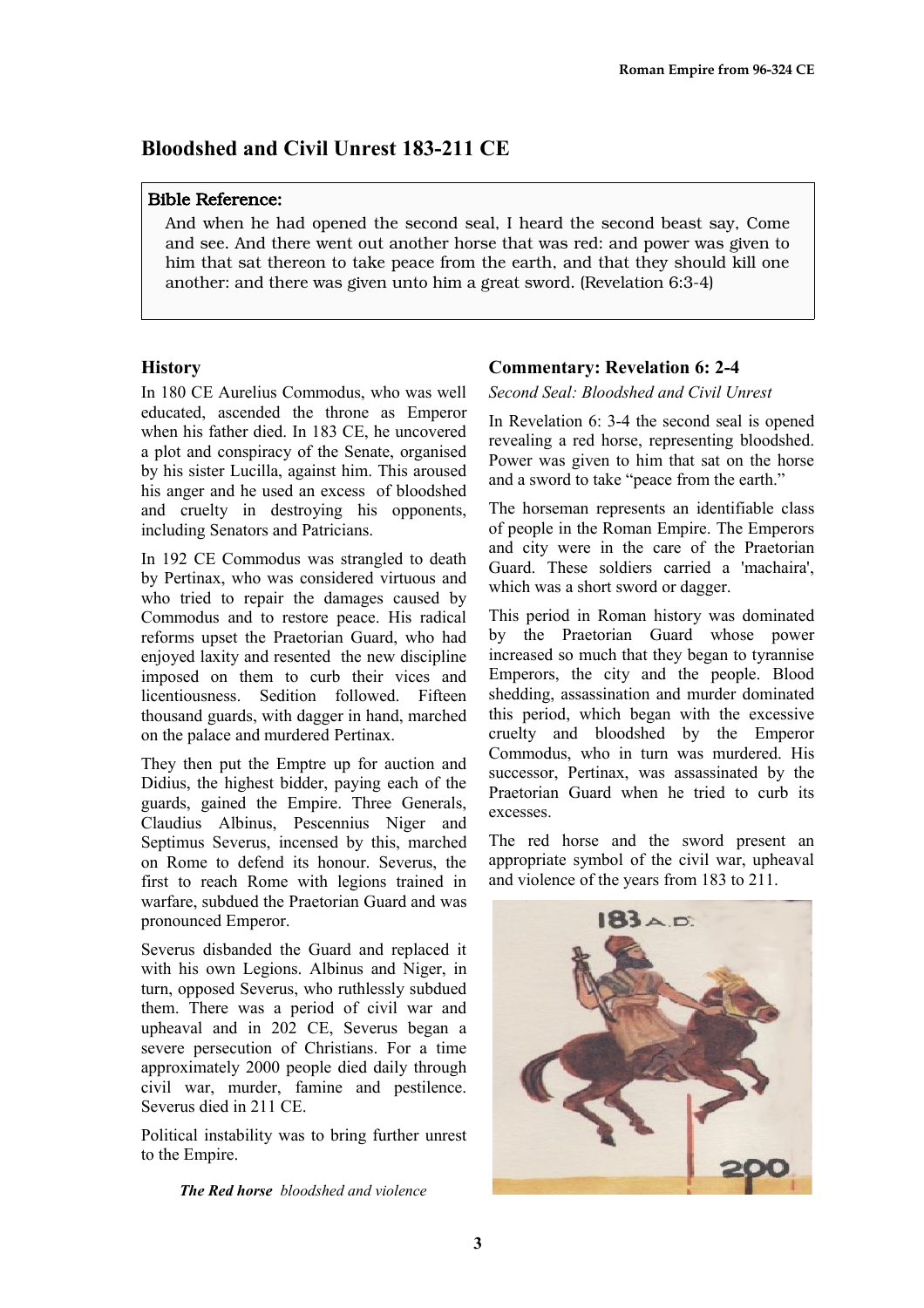# **Famine and Distress 212-235 CE**

#### Bible Reference:

And when he had opened the third seal, I heard the third beast say, Come and see. And I beheld, and lo a black horse; and he that sat on him had a pair of balances in his hand. And I heard a voice in the midst of the four beasts say, A measure of wheat for a penny, and three measures of barley for a penny; and see thou hurt not the oil and the wine. (Revelation 6:5-6)

# **History**

Caracella, who had several times attempted to kill his father Severus, and Geta, his brother were joint heirs to the Empire when their father died. They were implacable foes. Centurions in the pay of Caracella, in the midst of negotiations to divide the Empire between Caracella and Geta, entered the conference room and assassinated Geta. Caracella killed twenty thousand of Geta's associates, bringing distress and mourning to the Empire. He won the army over by increasing their pay and the giving of lavish gifts. In doing this he impoverished the state's finances. He increased taxes and as a result farming quickly became uneconomical, creating a famine, which was not caused by a lack of rain. He compelled Senators to provide expensive entertainment, palaces and theatres.

In 217 Caracella was assassinated at the instigation of Macrinas, his civil officer. Macrinus was unpopular with both the people and the army. He tried to reform the army, but found himself faced with mutiny. Elagabalus led the army against Macrinus, who was slain.

Elagalabus, the first Asiatic Emperor of the Romans, and the pretended son of Caracella, wasted away the treasures of his people in the wildest of extravagances. He indulged unashamedly in lust, licentiousness and sensual delights to the disgust of his subjects. The sun's marriage to the moon and the display of superstitious gratitude for his elevation to the throne were the only serious business of his reign. His cousin Alexander Severus gained the affection of the public, arousing the jealousy of Elagabalus, who degraded him from the rank of Caesar. Elagabalus was massacred by the infuriated Praetorian in 222 CE and his memory was branded with eternal infamy.

Under Alexander Severus there were thirteen years of peace. He was only seventeen years

old and was guided by his mother. Provinces were relieved from taxes, the high price of food and interest on money was reduced. His people were aware of his reforms and repaid his beneficence with gratitude. He attempted to inspire the army with a sense of duty, but mutinies of the troops followed and his officers were murdered. His life was finally sacrificed to the fierce discontent of the army.

# **Commentary: Revelation 6: 5-6**

*Third Seal: Distress and Mourning* 

In Revelation 6: 5-6 a black horse is depicted and the rider carries a pair of balances in his hand.

The black horse indicates a time of distress and mourning. Ancient Roman coins depict a pair of balances and these indicate that the Emperor was the administrator of law and his agents execute the laws. In this period they performed their duties excessively. The heavy taxes placed on food by Caracella, Geta and Elagabalus resulted in great distress.

Tax gatherers placed their charges on to the original tax, resulting in huge increases in the cost of wheat and barley. Farming was becoming unprofitable and production of food was reduced creating widespread famine, which was not due to lack of rain but the result of oppressive taxation.

Alexander Severus' reforms alleviated the food shortage, but his attempts to reform the army led the army to organise his assassination.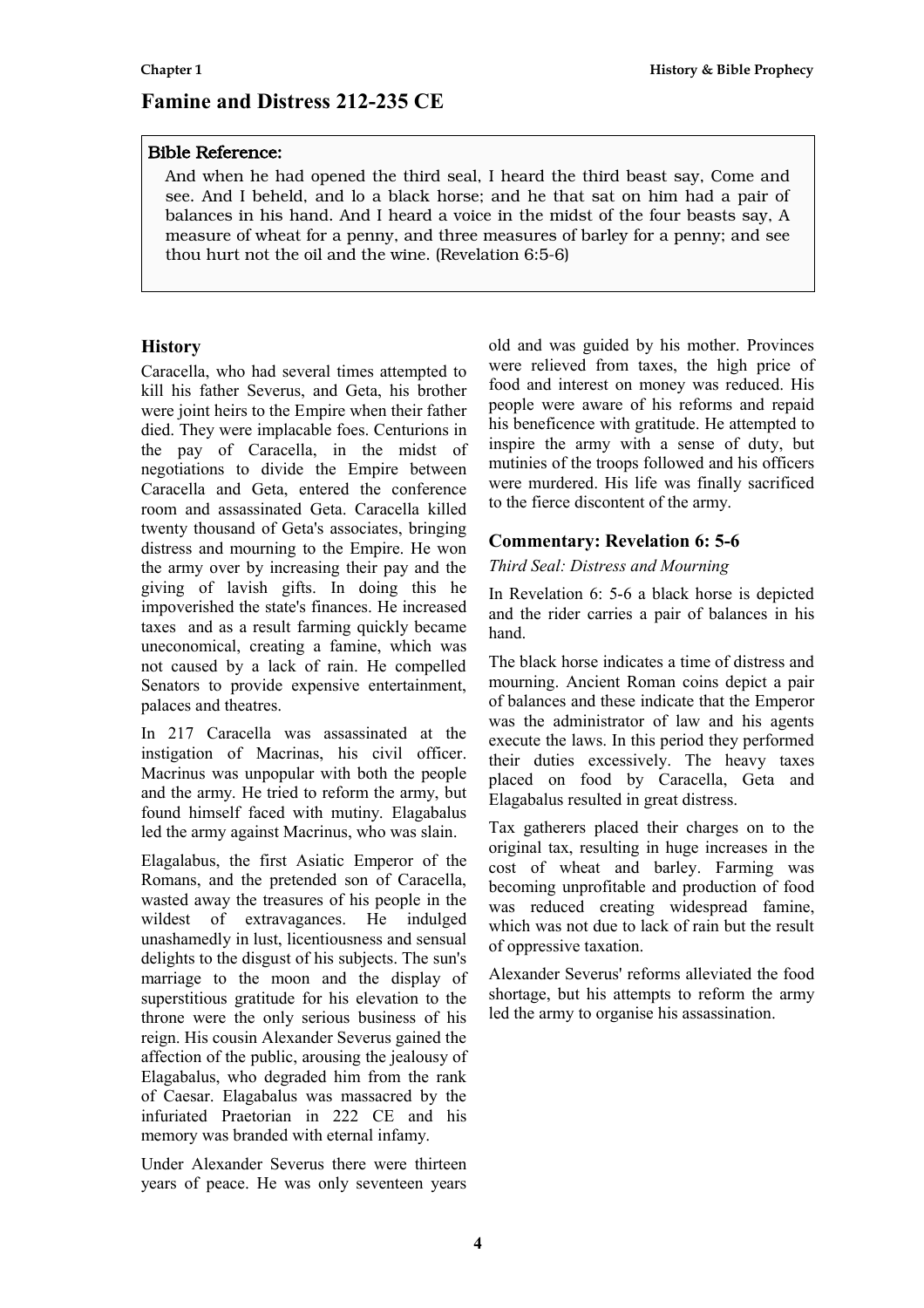# **Widespread Violence 235 – 303 CE**

#### Bible Reference:

And when he had opened the fourth seal, I heard the voice of the fourth beast say, Come and see. And I looked, and behold a pale horse: and his name that sat on him was Death, and Hell followed with him. And power was given unto them over the fourth part of the earth, to kill with sword, and with hunger, and with death, and with the beasts of the earth. (Revelation 6:7-8)

#### **History**

The period that followed was one of increasing violence and brought the Empire almost to the point of collapse. The long Thracian sword, in keeping with the murder of Alexander Severus 235 CE, became symbolic of this period.

Maximin, an obscure Thracian, ascended the throne. He was ambitious and powerful in the army and the army of the Rhine saluted him as Emperor. He was like the cruel, straight, heavy Thracian weapon. During his three year reign, he did not visit Rome or Italy. The nobles were contemptuous of his obscure birth and he proceeded to slay those whom he thought remembered his obscurity. Thousands were murdered and spies infested the Empire. He confiscated the independent revenue of the towns, acted unjustly in the matter of wheat and barley, stripped temples and melted down the statues of gods, heroes and emperors to be made into coins.

The people were aroused and riots and massacres followed. The Senate prepared to wage war against Maximin. In 238 CE Gordianus and his son were proclaimed emperors, but both of them died in a war being fought in Africa. In the meantime, Maximin was marching towards Rome. Maximus and Balbinus 238 CE were appointed successors. By this time distrust reigned in the Senate and army. Maximus opposed Maximin at Aqualeia and Balbinus took over the government of Rome, where civil war broke out between the people and the Praetorian Guard, which supported Maximin. In the midst of violence, widespread bloodshed and confusion, Maximin was slain by his soldiers. Maximus and Balbinus, distrustful of each other, failed to cooperate and they too were assassinated. Within a few months six emperors suffered violent deaths.

#### **Commentary: Revelation 6: 7-8**

*Fourth Seal: Violence Spreads* 

In Revelation 6: 7-8 the horse is a pale horse, *'chlorus*', a pale green, the colour of death. The rider's name was 'death'.

How appropriate a symbol for these years. In the first fifty years of the period thirty nine Emperors died violent deaths. 'Hell' and the 'grave' reinforce the violence of these years.

The judgements came more upon the Italian division, a fourth part. of the Empire.

Again a sword is mentioned but it is now the 'rhomphaia', a long sword as used by the Thracians. In keeping with this symbol and the murder of Alexander Severus, Maximin, an obscure Thracian, who unleashed excessive violence and civil war, became Emperor.



*Coin of Maximin*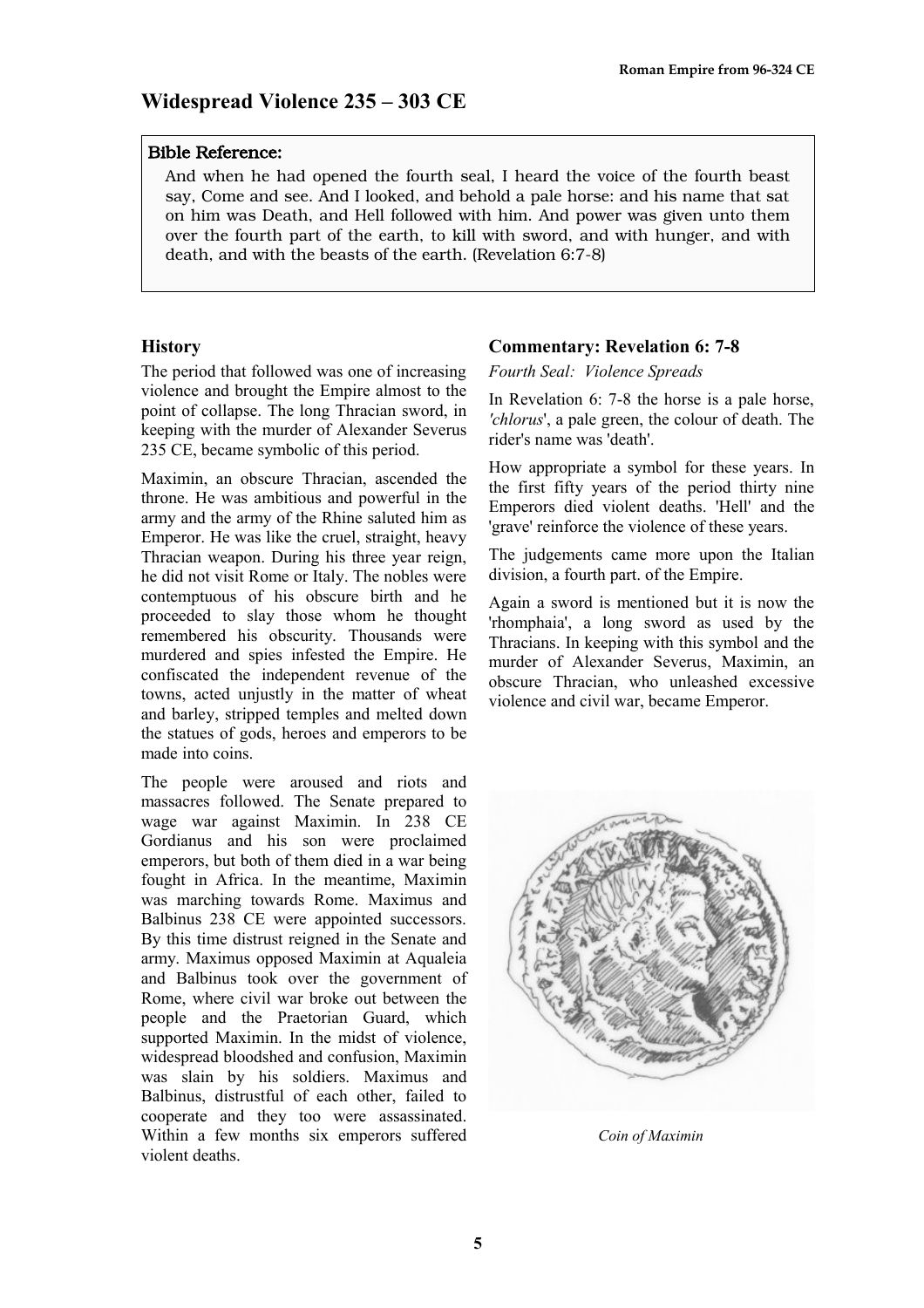#### **History Cont'd**

In 238 CE a third Gordian, who had been made Caesar, was declared Emperor.

In 242 CE, his soldiers made Philip, an Arab, Emperor, while Gordian was engaged in war against the Persians. Gordian was subsequently murdered.

Philip in 244-249 CE was deposed by a revolution headed by Decius, a Senator, who was slain in a battle against the Gothic barbarians in the North.

Gallus and Hostilianus made a treaty with the Goths by which Rome promised to pay a ransom to secure peace for a year.

After Gallus and his son were assassinated, Acmilianus, who had defeated the Goths in war became Emperor for four months before being murdered, after being defeated in battle by Valerian.

Valerian and his son Gallienus assumed the purple in 253 -261CE, but Gallienus allowed his father to remain a prisoner of war of the Persians until his death. Gallienus reigned until 268 CE, during which time nineteen pretenders to the throne died unnatural deaths. Six emperors, three of which were murdered and one was struck by lightning, followed Gallienus with Diocletian becoming Emperor in 285 CE.

The success of the Goths lured other barbarian groups across the borders of the Empire. The Franks came against Spain, the Allemani attacked the northern provinces, the Goths ravaged the coasts of Asia Minor and the Persians threatened the East.

At this time famine ravaged the Empire. It was long, general and serious. Epidemics and disease caused widespread death. The Plague, 250- 265 CE consumed an estimated half of the population, with some 5000 dying daily in Rome for a period of time.

It appeared that the very existence of this great empire was threatened from within and without its borders at the end of the third century CE.

#### **Chapter 1 History & Bible Prophecy**

#### **Commentary: Rev 6: 7-8 Cont'd**

Famine, hunger,disease and death prevailed and in addition barbarian nations, 'beasts of the earth', began to attack the borders of the Empire.

The Empire was like the *chlorus* 'horse' and seemed faced with dissolution and close to 'death'. At this time most Christians were living within the bounds of the Roman Empire and were affected significantly by events and conditions of the Empire.



*The green horse of death follows*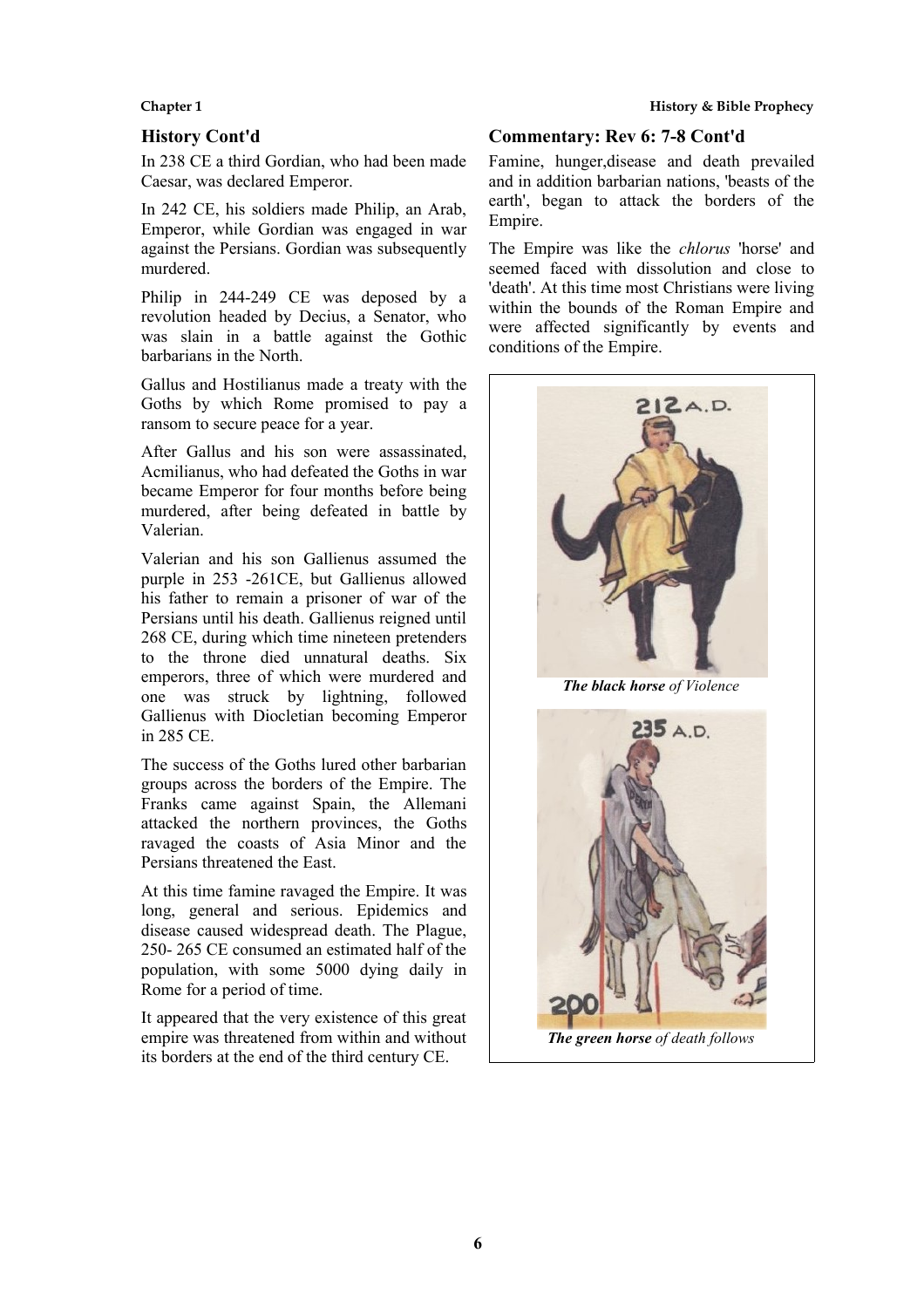#### Bible Reference:

And when he had opened the fifth seal, I saw under the altar the souls of them that were slain for the word of God, and for the testimony which they held: And they cried with a loud voice, saying, How long, O Lord, holy and true, do you not judge and avenge our blood on them that dwell on the earth? And white robes were given unto every one of them; and it was said unto them, that they should rest yet for a little season, until their fellowservants also and their brethren, that should be killed as they were, should be fulfilled. (Revelation 6:9-11)

#### **History**

For 300 years Christianity had spread steadily in the Empire. Its promise of a happier afterlife and insistence on love and equality of all men were not offered by emperor worship, the worship of pagan gods or of the sun. The refusal of Christians to acknowledge paganism and the status of the Emperor had resulted in periods of harsh treatment of Christians.

It was not until 311 CE that persecution ceased as emperors supported Christianity hoping to gain the support of the growing religion as a force for unity and stability in the disintegrating Empire. The Edict of Milan 313 CE by Constantine officially established toleration for all religions. However, among Christians, there was no longer a unified front.

There were two major camps, the Novatians and Cornelius'. Cornelius was the bishop of the church in Rome. Earlier standards had declined, discipline was relaxed and malice and ambition caused endless quarrels. Zeal and moral standards declined and men began to philosophise about basic principles. The Novatians, the minority group, opposed the laxity of Cornelius.

At the beginning of the fourth century, the government of the Empire was undergoing change. Emperor Diocletian made Maximian joint ruler and assumed the title of Augustus. Two lesser rulers, Galerius and Constantius, were appointed and given the title of Caesar. Constantius, who controlled the West, tolerated Christians having married one. Galerius, who opposed the Christians ruled the East.

Galerius persuaded Diocletian to issue an edict of persecution against Christians in February 303 CE in order to destroy the Christian movement by fire, axe and torture. Galerius carried out the edict with vigour and violence, but Constantius largely ignored it.

In 305 CE Diocletian abdicated and shortly after Maximian also. Constantius and Galerius were elevated to the first rank. Maximin and Licinus were appointed Caesars. Later, Maximian came out of retirement and elevated his son Maxentius to power. The Empire was now ruled by six emperors.

On the death of Constantius, Constantine, his son, came to power. A joint edict of toleration was proclaimed by Constantine, Galerius and Licinus. However, in 311 CE Galerius and Maximian died and Galerius' territory was added to that of Maximin.

Maximin was a ferocious, cruel despot, who began an extremely violent persecution of Christians. His terrible record of cruelty preyed on his mind. He owned his guilt and died in agony of mind in 313 CE. During his reign, Christians had suffered more than at any other time.

#### **Commentary: Revelation 6: 9-11**

#### *Fifth Seal: Rise of Christianity*

The 'altar' represented Christ's sacrifice and the way to redemption. In this period during the horrific persecution of Christians, many were slain and symbolically their blood was poured out in sacrifice and their prayers were for judgement to come on their oppressors, the rulers of the Roman Empire. The promise here to these persecuted Christians was that they would receive the reward of the faithful, but it would be for a later time. However there is a promise here that judgement would come upon their oppressors.